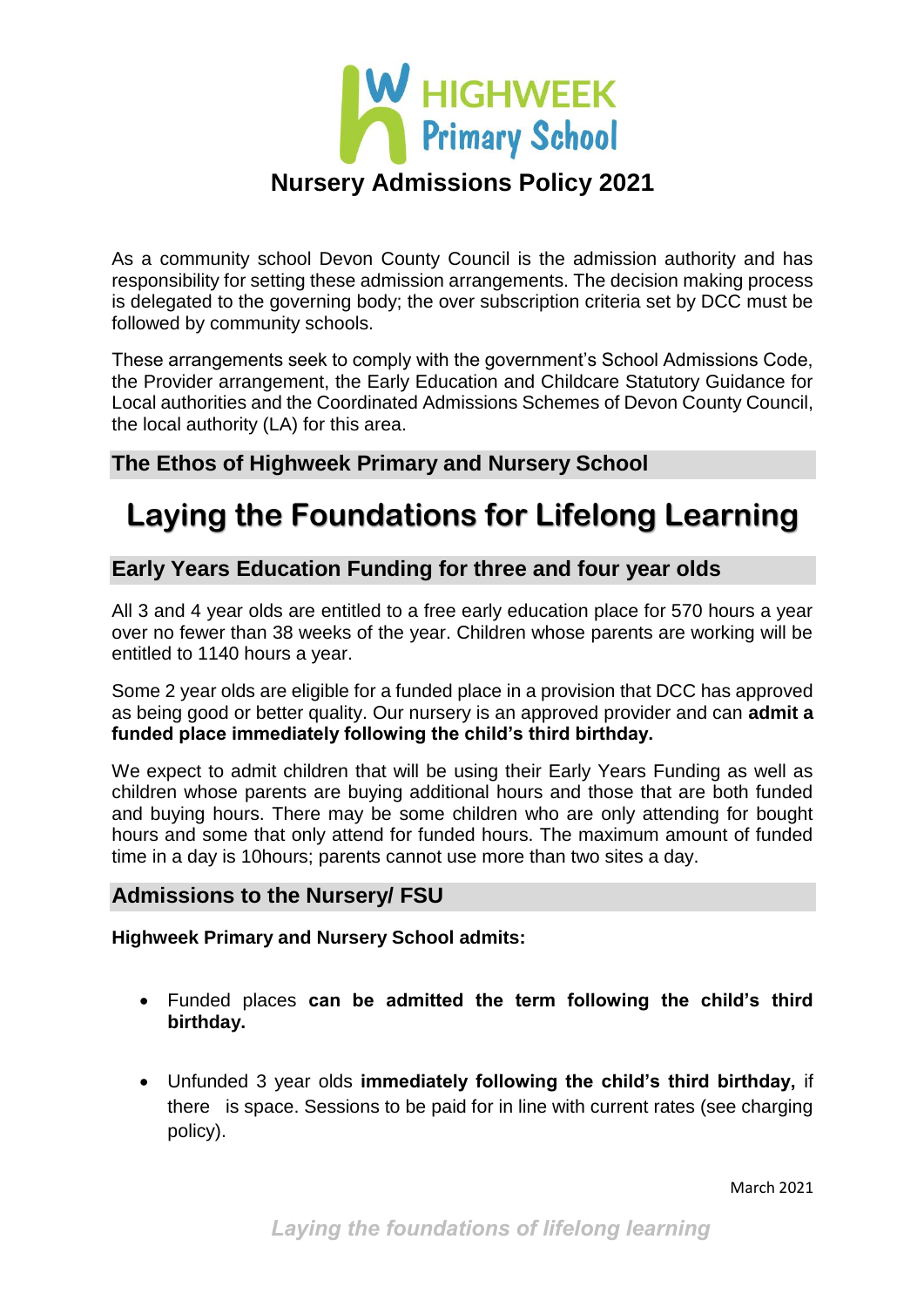

- Funded three and four year olds from the start of term following their third birthday.
- Unfunded hours for three and four year olds from the start of the term following their third birthday, if there is space. Sessions to be paid for in line with current rates (see charging policy).
- **Three and four year olds funded through the 30hours entitlement.**

### **Points of Admission**

Generally children will start at nursery/FSU at the beginning of a term. Eligibility for the Early Years Education Funding is from the start of the term following a child's second birthday. Whilst eligibility for all 3 years olds to receive the Early Years Entitlement Funding (EYEF) is at the start of the term following their third birthday. This funding will be paid up until the time when the child reaches statutory school age if the parent chooses to defer or delay entry into school.

| Children who are eligible 3 years olds |                  |                           |  |  |
|----------------------------------------|------------------|---------------------------|--|--|
| On or after                            | And on or before | <b>Funding starts:</b>    |  |  |
| 1 September                            | 31 December      | Spring                    |  |  |
|                                        |                  | (after Christmas holiday) |  |  |
| 1 January                              | 31 March         | Summer                    |  |  |
|                                        |                  | (after Easter holiday)    |  |  |
| 1 April                                | 31 August        | Autumn                    |  |  |
|                                        |                  | (after Summer holiday)    |  |  |

There is a legal requirement that all children begin full time education by the beginning of the term following their **fifth** birthday. All places offered in Reception at the normal round are for full-time admission in the September following the **fourth** birthday. This is a legal requirement on schools but not on parents who retain a right to defer admission or send their child part time.

### **Patterns of Attendance Available**

We are required to offer the Early Years Funding in a flexible way. Our school makes a core offer of: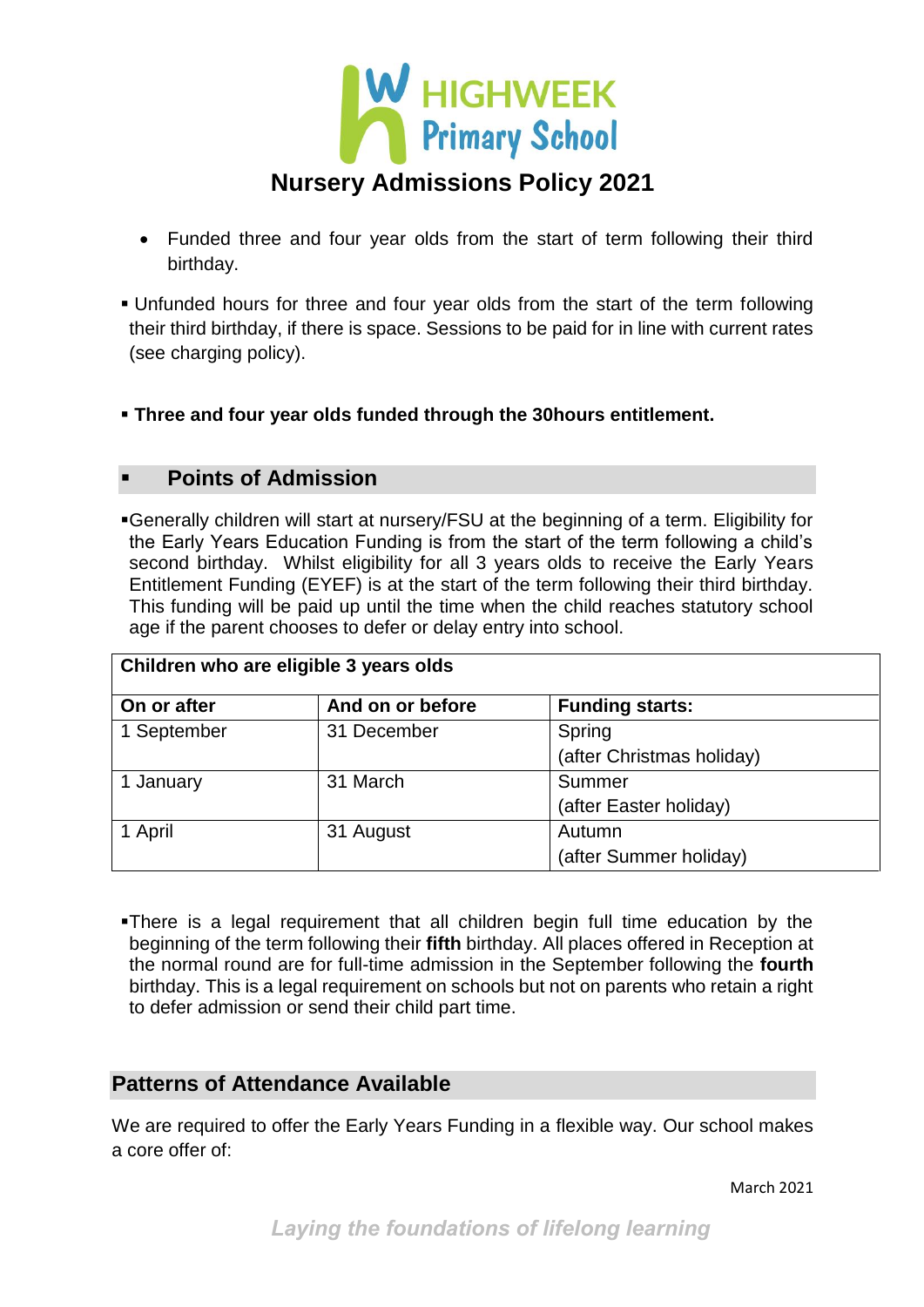

Morning sessions of 9:00am to 12:00pm and

Afternoon sessions of 12:30pm to 3:30pm and

All day sessions of 9:00am to 3:00pm or 3:30pm

*If you choose an all-day session this includes the lunchtime period that is* 

*[12:00 – 12:30pm]. This time is considered to be part of the day when children continue their learning and will be funded as part of the Early Years Funding.*

*15hours are commonly used in the following ways:*

*5 morning sessions, or 5 afternoon sessions, or 2 whole days 9:00am-3:00pm and 1 half-day session.* 

*Full 30 hour entitlement could be used in the following ways:*

*5 days 9:00am – 3:00pm (5X6hours = 30hours)* 

*5 days 9:00am – 3:30pm (5X6.5hours = 32.5hours, with additional 2.5 hours funded by parents)* 

*Parents may be entitled to 30hours funding but choose not to take up the full 30hours. These parents may decide on the combination of full day or half day sessions that fit their needs, dependent on spaces.* 

#### **Extended Hours**

If you want to buy additional hours on top of the 15 funded hours you can do this during any of our opening times. We sell 3-hour long sessions and will consider selling single hours £4.00 in exceptional cases. A 3-hour long session is charged at £12.00.

3:00-3:30pm as an additional half hour is charged at £2.00.

### **Charging**

There is no charge for applying for a nursery place here, for admission or for the provision of education. We will not request donations before or during the admissions process and any donations made to the school following admission are entirely voluntary. No activities such as visits are compulsory.

The school must comply with DCC's provider agreement <https://www.devon.gov.uk/eycs/for-providers/business-finance-and-funding/>

for all settings that offer the EYEF. A charge cannot be made if a child is only attending the nursery/FSU as part of their EYEF.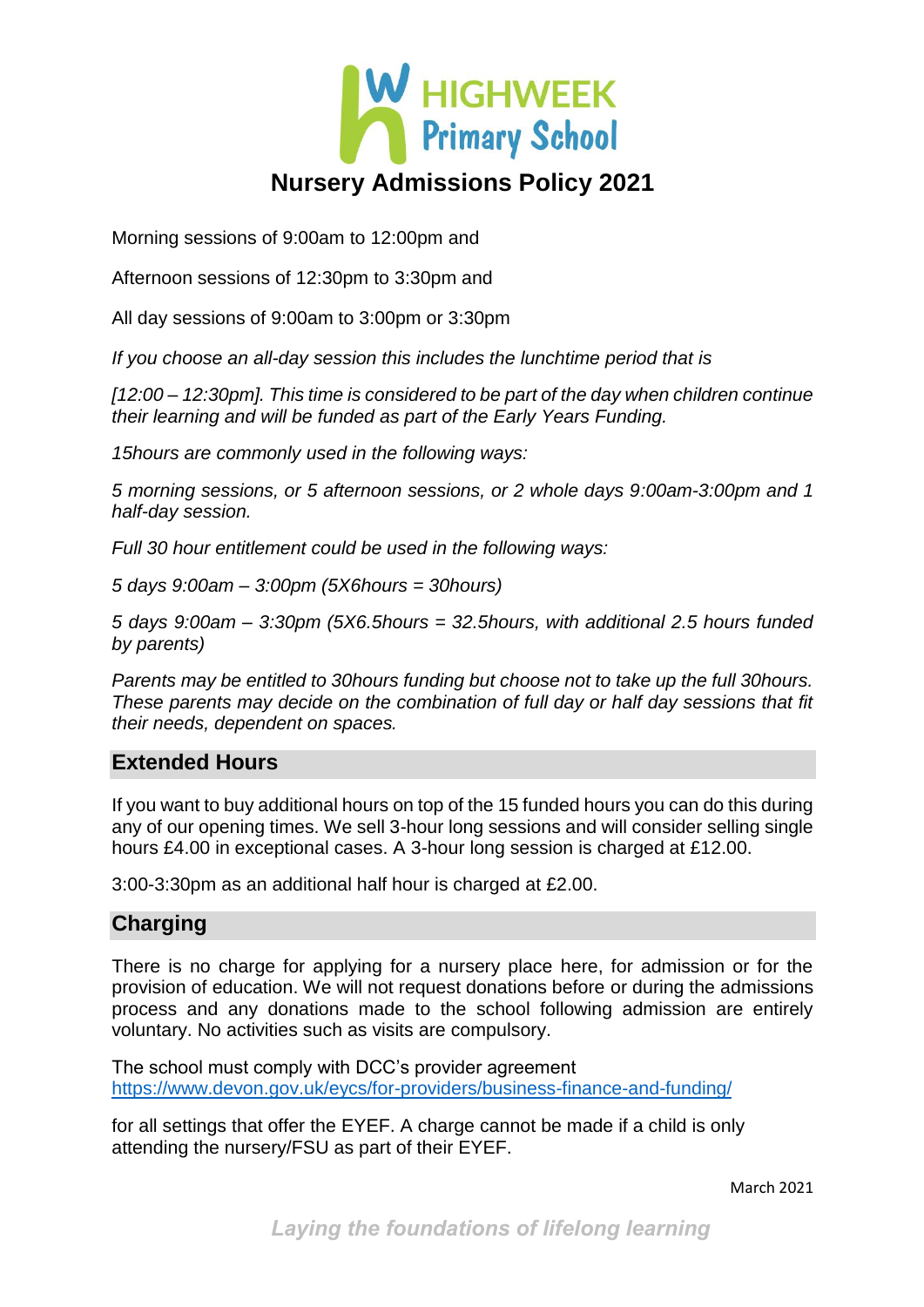

Details about buying additional sessions/hours in the nursery/FSU are set out in the charging policy. A policy on charging for activities is available on request from the school and can be viewed on our website.

### **Childcare Vouchers and Tax Free Childcare**

Our school is registered for tax free childcare, parents can apply for this through Childcare Choices.

### **School Lunches**

Free school meals (FSM) can be provided for children (whose parents meet the eligibility criteria) and if their child attends **both** before and after the lunch time period – this generally means an all-day session. A FSM will be provided whether the child is attending for funded or bought time and regardless of their age. Parents must apply through the Citizens Portal. Lunches need to be ordered online.

Children who do not meet the eligibility criteria for free school meals are offered the opportunity to either buy a school lunch or bring a packed lunch from home.

## **Visiting**

We welcome visits from parents and children who are considering applying for a place here. This is an opportunity for you to see what we have to offer. Visits can also be completed virtually if required. Visits are not a compulsory part of the admissions process and will not affect decisions on whether a place can be offered at our nursery/FSU. If you would like to visit Highweek Nursery, you should contact the school to make an appointment.

Most children will start at the nursery at the start of the term or half term. Other children join us "in-year" at other times. This may be because they are new to the area or simply would like to transfer from another school or early years setting.

To apply for a place here you should use the Parent Declaration Form. The form is available from the EYFS building or the main school office.

Places are not allocated to a child automatically, even where:

- $\blacksquare$  there is an older sibling attending here;
- a child attends a particular toddler group or Children's Centre attached to the school;
- a parent has expressed an interest at any time in the school; or
- the child has always lived close to the school.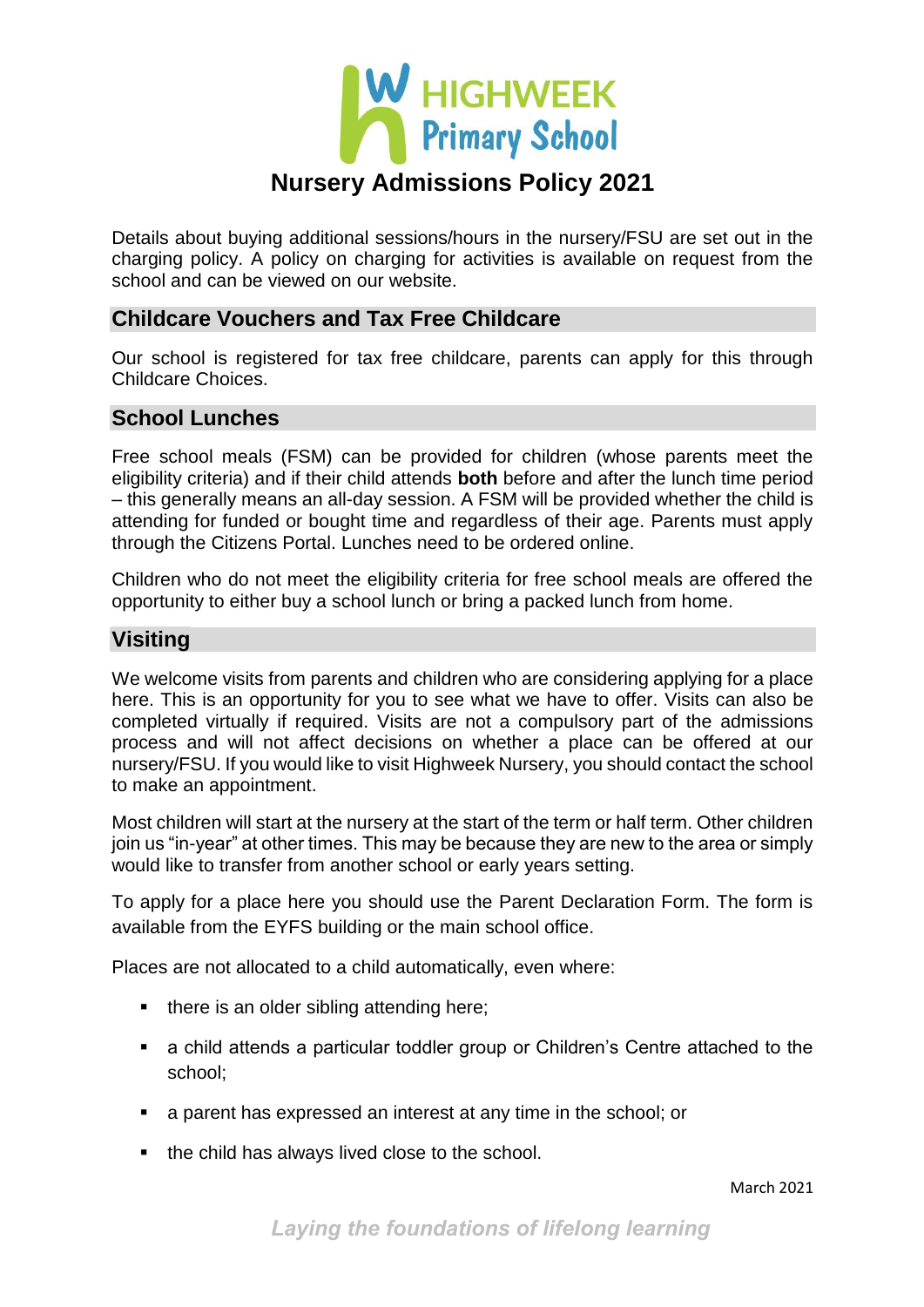

No places will be held in reserve for a child who applies late; the School cannot hold places empty if another child applies for admission. We will publicise the need to apply but the responsibility for making an application will be with you as the parent.

## **How to Apply For a Nursery Place**

#### **Parents must complete the School Nursery Application form and return it to the school.**

The closing dates for applications for the Nursery intake are: 1st April, 1st July and 1st January. You can apply after these dates but your application may not be considered until after all of the applications that were on time. If you couldn't apply before because, for instance, you moved to this area, you should make sure that you inform the school. If the reason for applying after the closing date is accepted, your application will be considered at the same time as everyone who did apply on time if this is still possible.

### **Information Provided in an Application**

We would like all applications to be fully and honestly completed. It is important that where we offer places to some and refuse others we do so fairly and consistently. Where we have reason to believe that information is false and has been provided knowingly we may withdraw the offer of a place. This is particularly relevant where an address is given which is not the one from which a child will actually attend nursery and this disadvantages another child.

If you know or believe that your child's address will change before admission, you must inform the School as this may affect your application.

You will be asked to provide date of birth evidence so we can check your child's age.

#### **What happens next?**

If there are fewer applications than places then no application will be refused. Only if there are more applications than there are places available will the School/ Governing Board prioritise applications according to the oversubscription criteria below.

We will endeavour to give the hours requested on the Parent Declaration Form. It is inevitable, however, that some parents who have been prioritised will not be able to access the hours they have requested. In these instances we will offer times (days/ hours / weeks) that fall closest to the hours requested.

We will contact successful parents to welcome them to the school and to make arrangements for admission itself. You will also be contacted if we do not have a place available so that you can apply to another setting.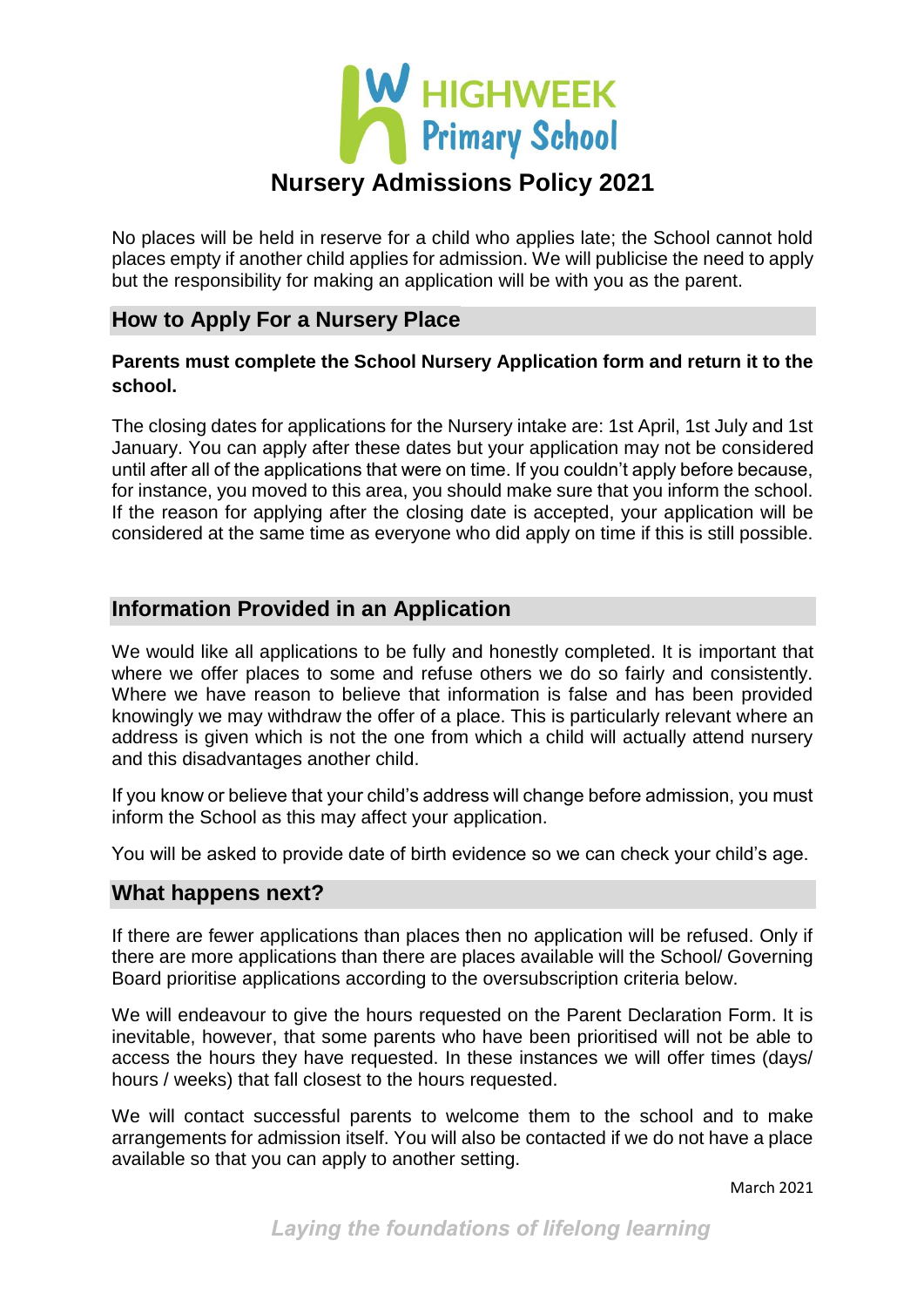

If you need help finding a place at another setting please visit <https://www.pinpointdevon.co.uk/>

## **Overview of the Admission Process**

| 1) Children become                                    | On or after 1 April                                          | On<br>after<br>1<br><b>or</b> | On<br>after<br>or  |
|-------------------------------------------------------|--------------------------------------------------------------|-------------------------------|--------------------|
| eligible for a place                                  | and on or before 31                                          | September & on or             | November & on or   |
| when<br>they<br>were                                  | August                                                       | before<br>31                  | before 31 March    |
| born:                                                 |                                                              | December                      |                    |
| 2) Visit the nursery                                  | Spring term                                                  | Summer term                   | Autumn term        |
| in:                                                   |                                                              |                               |                    |
| 3) Apply by:                                          | 1 May                                                        | 1 September                   | 1 January          |
| 4) Admissions                                         | May                                                          | September                     | January            |
| panel meet in:                                        |                                                              |                               |                    |
| 5) Receive a letter                                   | May half term                                                | October half term             | February half term |
| about your                                            |                                                              |                               |                    |
| application before:                                   |                                                              |                               |                    |
| the<br>6) Reply<br>to                                 | Reply to the letter within 2 weeks to accept a place (or ask |                               |                    |
| letter                                                | why you did not get a place). You can telephone, email or    |                               |                    |
|                                                       | write to the school                                          |                               |                    |
| 7) Start at Nursery                                   | September                                                    | <b>January Spring</b>         | April Summer term  |
| (or at the start of<br>term closest to that<br>month) | <b>Autumn Term</b>                                           | term                          |                    |
|                                                       |                                                              |                               |                    |

## **Published Nursery Admission Number (PNAN)**

This is the number of places we intend to make available for our normal intake. Once we set this number, we will not refuse admission for applications below the PNAN. If there is unexpectedly high demand and we believe we could admit more children, we inform Devon LA Early Years and Childcare Team and either some children will be admitted above the PNAN or we will increase the PNAN. The number of children that can be admitted will depend on their age, the amount of floor space we have, the number of toilets and hand basins we have and what additional staff may be required.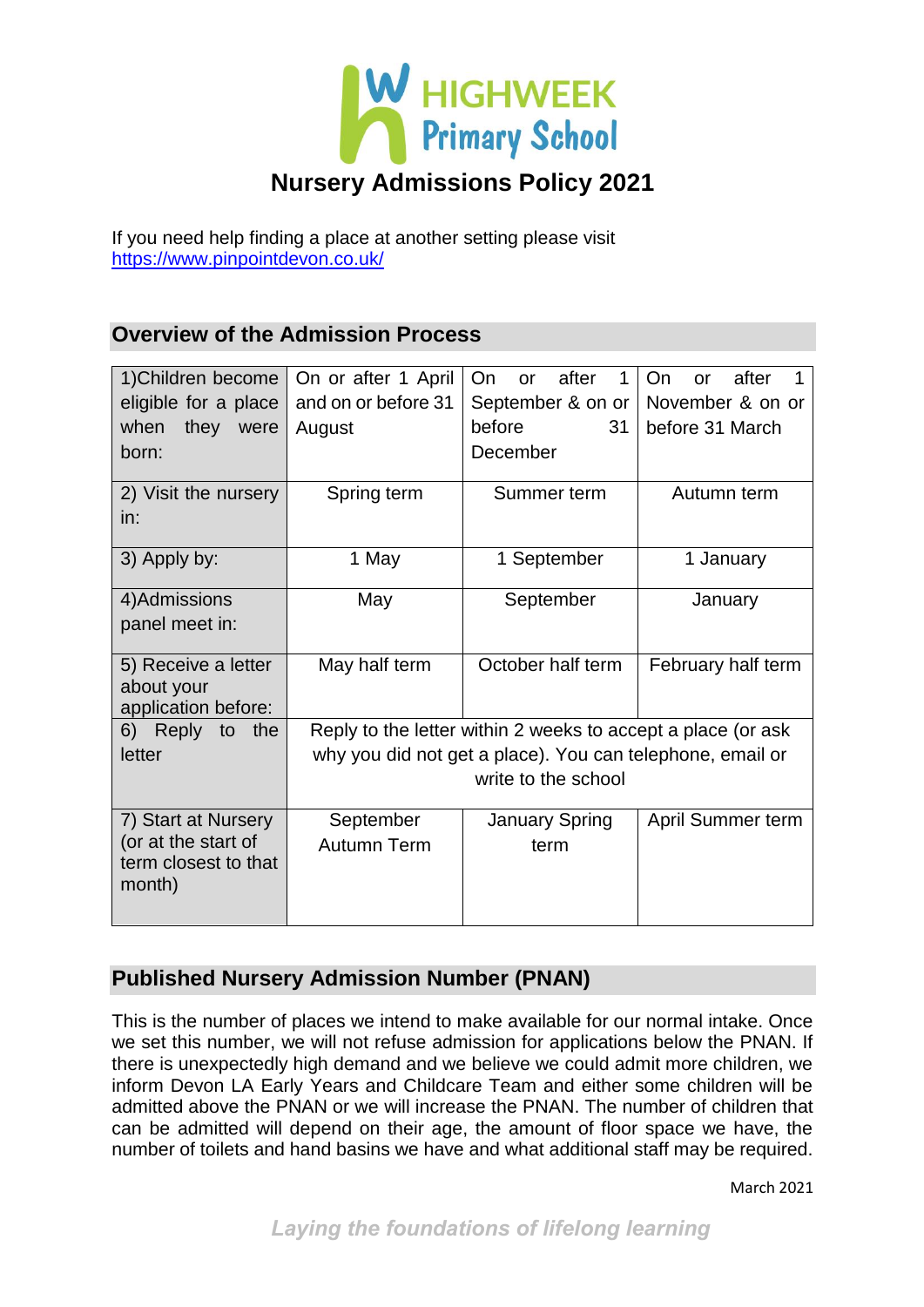

The Governing Board also factor in the local demand for places and the age ranges of the children wanting a place. If there is a change to the PNAN part way through the year this must be published.

If there is an increase in the demand for places the Governors may decide to increase the PNAN at the start of the following term in order to accommodate children on the waiting list and conversely reduce the PNAN if there is a very low demand.

#### **The table below sets out our PNAN for 2019-2020**

When there are more applications than places available the following oversubscription criteria are applied.

## **HIGHWEEK NURSERY**

## **OVERSUBSCRIPTION CRITERIA**

#### **If there are more applications than places for any admission**

Where the number of applications exceeds the number of places available in the nursery the Governing Board will use the following oversubscription criteria to prioritise applications for both funded and bought hours:

Any child with an Education, Health and Care Plan naming Highweek Primary and Nursery School will be admitted.

- 1. Looked after children or who were Looked After but ceased to be because they were adopted, made the subject of a childcare arrangement order or made the subject of a special guardianship order.
- 2. Children for whom an exceptional medical or social need to attend this nursery.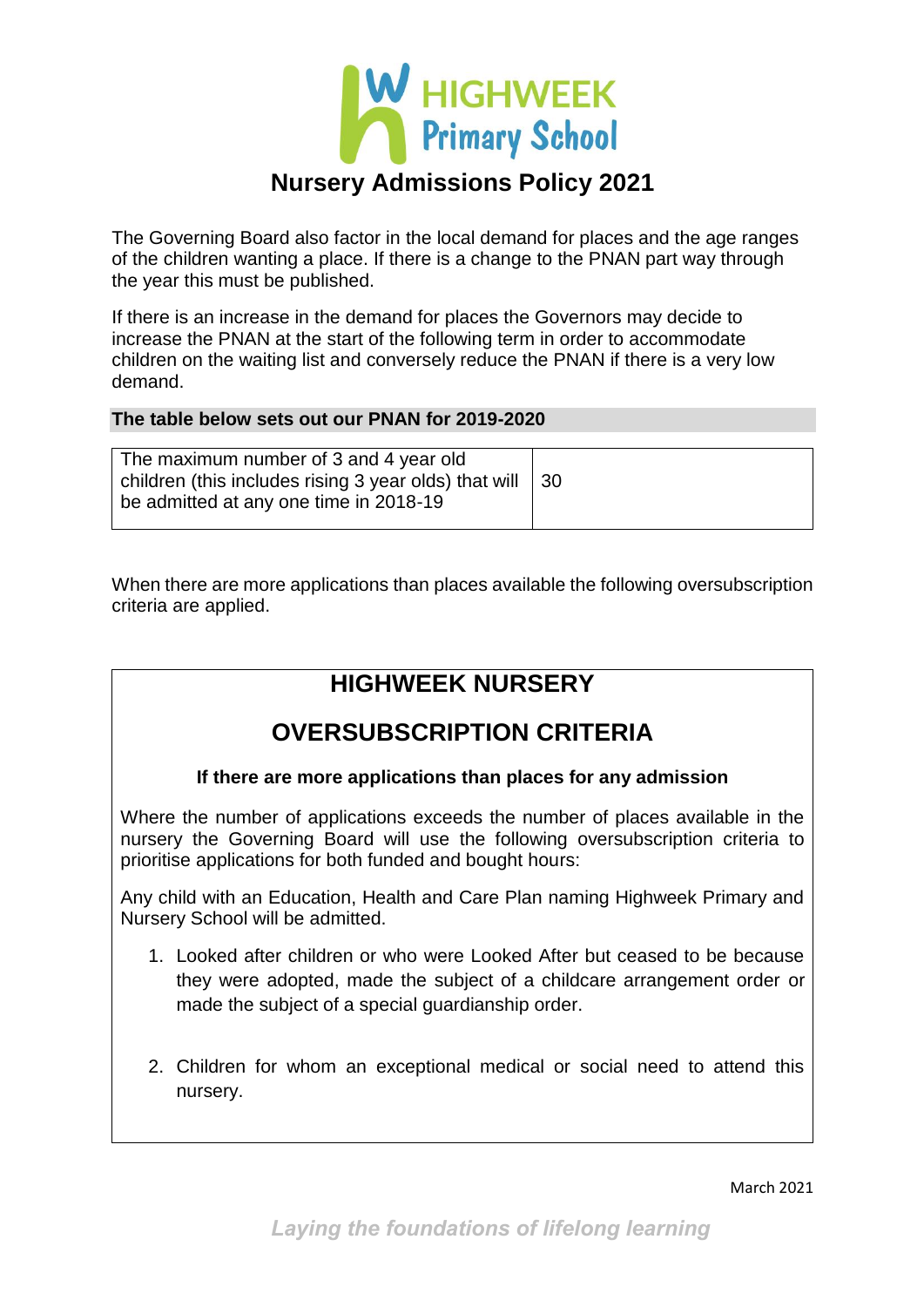

- 3. Children who live in the school's designated area and are eligible for an Early Years Funded place. These parents will have a Golden Ticket, **we are unable to admit a child until immediately after their third birthday**. Those that do not have a Golden Ticket can check their eligibility through the Citizens Portal.
- 4. Children who live in the school's designated area who have a sibling at the school.
- 5. Other children living inside the school's designated area.
- 6. Children who live outside of the school's designated area with a sibling on roll at application.
- 7. Children who live outside the designated area who are eligible for the early years funding for two year olds (admitted immediately after a child's 3rd birthday).

### **Waiting Lists**

Following the allocation of nursery places the school will retain a waiting list. Waiting lists will be kept in order of the oversubscription criteria above. Places on lists will not be prioritised according to how long a child's name has been on that list or by the age of the child or by whether the sessions are funded or bought. It is possible that a child's name could go down on a list as well as up.

If a place is only available for a short period of time, i.e. half a term or less, then the school will discuss with the parent whether it would be in the child's best interest to attend the nursery for such a short period of time before having to find a place at another provider. Continuity and consistency of care is most important in the early years and having lots of transitions can be disruptive for a child.

Parents with very young children, i.e. those that are not due to start within the next two terms, will be asked to complete a note of interest form and told when they should submit the Parent Declaration Form.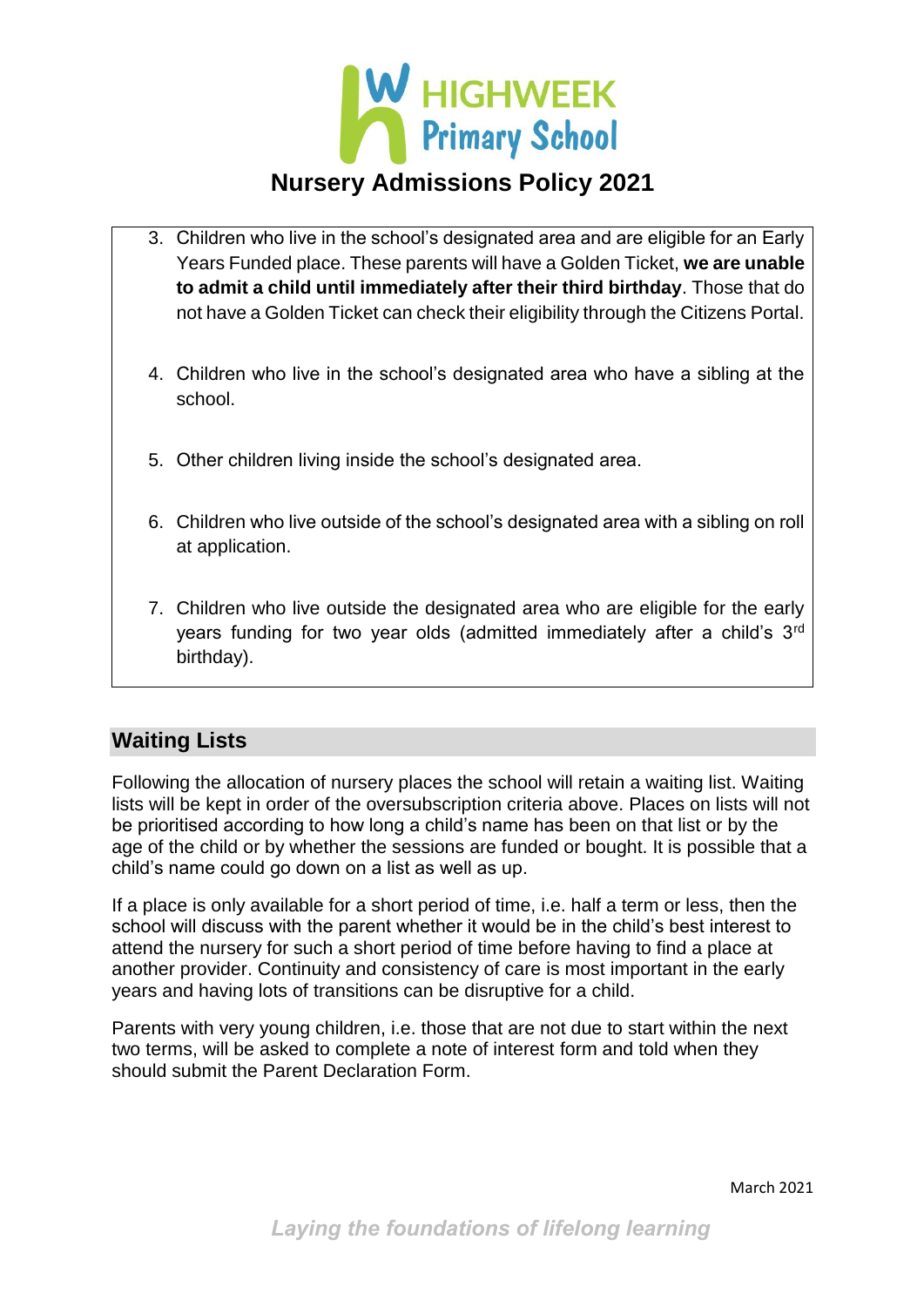

## **Increasing the hours attended**

If a place/session becomes available part way through a term and there is a waiting list, priority for the place/session will be given to the children on the waiting list. If the parents on the waiting list do not want the sessions as the times that are available then they can be offered to parents of children who are already attending the nursery. Similarly, if there is not a waiting list and there are parents of children that already attend the nursery who want to either take up additional funded hours and/or buy extra hours then a list of those parents will be made and the oversubscription criteria will be applied to determine who should be given priority for that place.

### **Admissions appeals**

If a nursery place is refused, parents can go through the schools complaints process to express their concerns. The governing body will review the decision and decide whether the refusal was justified on the grounds that the nursery is full. Even if it is agreed that the nursery was full, it will also consider the impact on the child and family and may still award a place at the nursery if there is both the physical space and sufficient staff available.

### **Transport**

No transport is available for nursery children.

#### **Uniform**

Uniform is optional for children attending Highweek Primary School Nursery. Some items are available to purchase: sweatshirts, caps and coats and these are available from the school and are purchased through our Parentmail system.

### **Admission Appeals**

### **Claiming the Early Years Education Funding**

The Early Years Funding can be taken at more than one provider; parents cannot use providers on more than two sites in one day.

It is important that both the school and parent can see what time is funded and what time is being bought.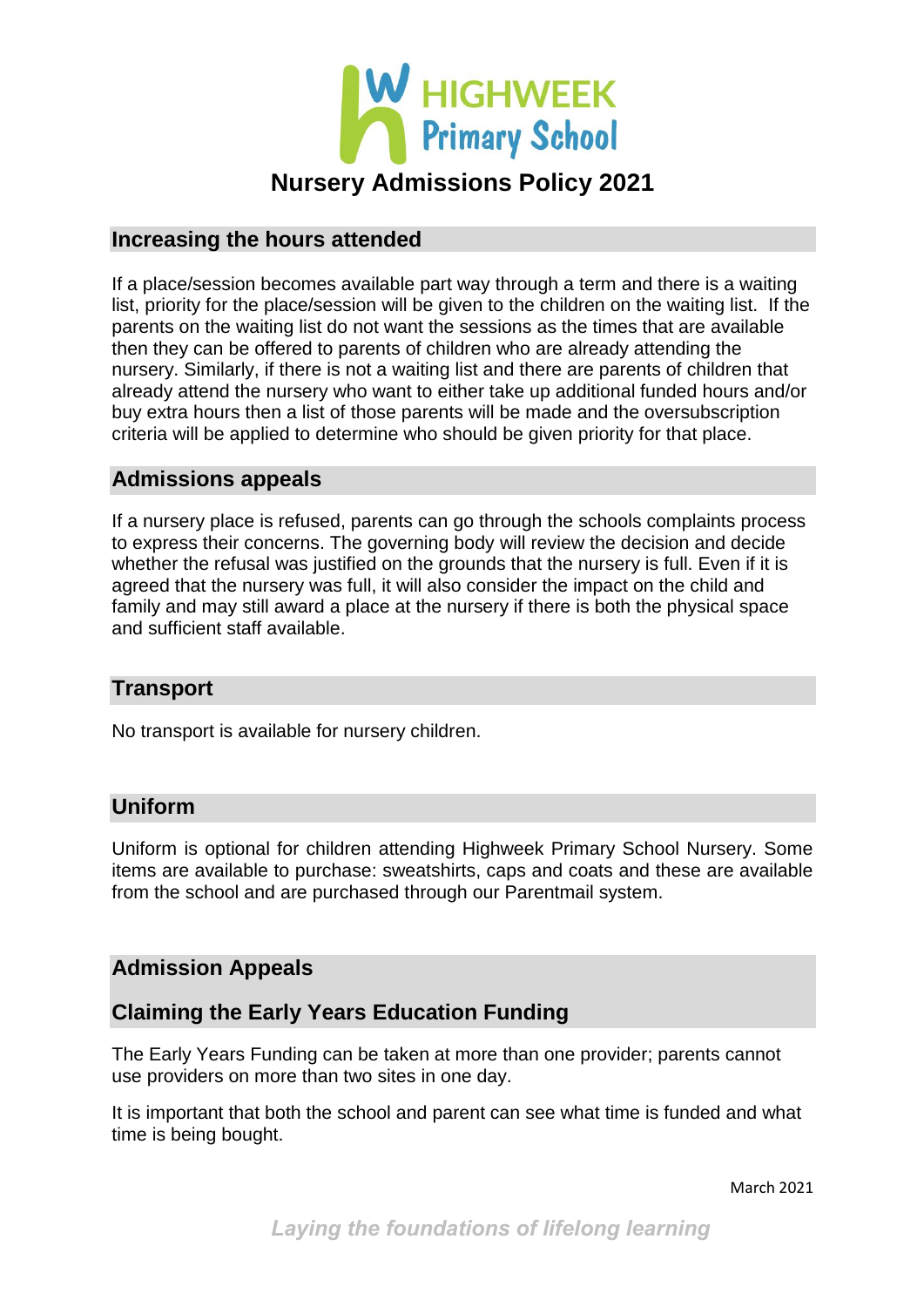

Parents must not claim more than the 570 or 1140 hour entitlement, checks are carried out to ensure that over claims are not made.

## **Changes to Attendance**

Changes to the times when a child is attending will generally only be agreed to take effect from the start of a term. The oversubscription criteria will be applied to both 1) and 2) below to determine within each group which children should be given priority. Order of priority for the consideration of unfilled places.

- 1) New applications from parents whose children do not yet attend the nursery.
- 2) Requests by parents whose children attend the nursery and they want to increase OR change the times their child attends

It is expected that parents will ensure that their child will attend at the times agreed so that children can establish a routine and be ready to start school.

#### **Induction and Transition Arrangements for Starting Nursery**

Shortly before starting at Nursery you will receive a telephone call from a member of Nursery staff. You will also be invited along to three play and stay sessions in the nursery before your child's start date. The first will be an hour long session, both you and your child will be able to play in the nursery and familiarise yourselves with the setting and Nursery staff. You will also be given an 'All about me' activity booklet for your child to complete at home as well as a welcome pack for you to get to know the Nursery. Session two will be an hour long, your child will be left to explore the nursery independently while you will complete the relevant paper work with a member of staff on site. Session three will be a full morning or afternoon session, including a drop off and pick up. Your child will benefit by being able to play independently in the Nursery and get to see the other adults and children. If you require a full day visit prior to your child's start date this can be arranged by discussions with the Nursery team. We will also arrange a home visit, where two members of the Nursery team will visit you at your home, for approximately half an hour. This builds a great relationship with your child's class teacher. A child meeting their new teacher in their own home environment is a great way to support the transition into a new setting. This will be an opportunity to talk about your child's development, to ask questions and for staff to get to know your child so that they will feel more familiar with us on starting in Nursery. This will also be the time when a member of staff will support you to fill in any additional paperwork if required.

Your child will then be ready to start nursery on the agreed date, usually at the start of the following term. In addition to the routine admissions process, it is understood that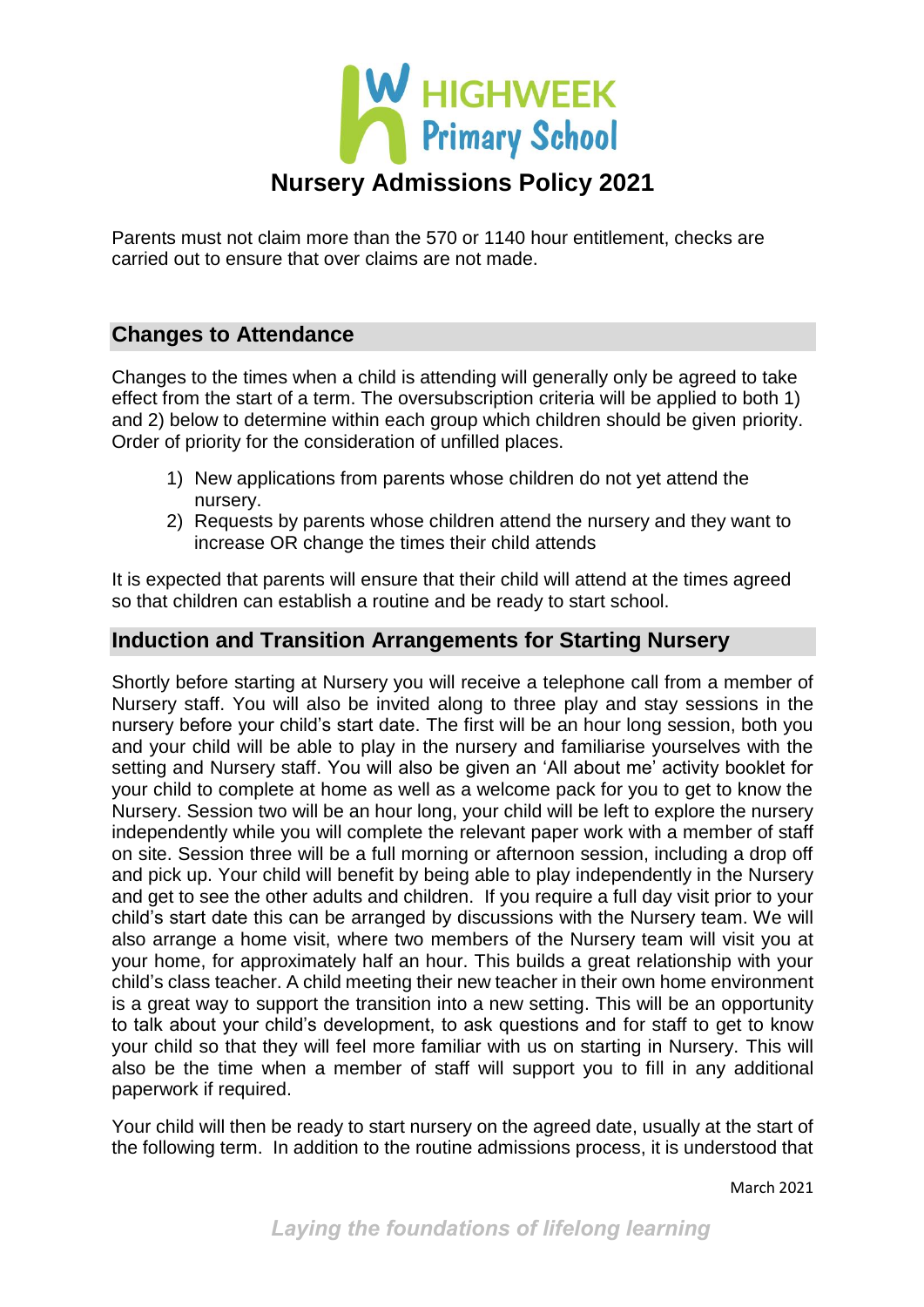

children and their families have unique needs. All children at Highweek are well supported emotionally to manage transition successfully. It is essential that children feel safe, secure and happy. On occasions, the support of parents and carers is needed to manage a staggered entry for children who need additional time or support to settle successfully. This is arranged between nursery and the parents/carers to suit the individual needs of children.

#### **Contacts and Further Information**

Headteacher:

Highweek Community Primary and Nursery School

Coronation Road, Newton Abbot, Devon, TQ12 1TX

Telephone: 01626 216300

**Email: General Enquiries:** *[admin@highweekprimary.co.uk](mailto:admin@highweekprimary.co.uk)* **Admissions Enquiries:** *[admissions@highweekprimary.co.uk](mailto:admin@highweekprimary.co.uk?subject=Highweek%20Admissions)*

Website: www.highweekprimary.co.uk

## **Equality Statement**

This policy is compliant with the Equality and Cohesion Policy. This Policy is based on best practice to ensure a consistent and effective approach. The Governing Board and the Head Teacher (Chair of Governors) have a particular responsibility to ensure that the processes are managed fairly, equitably, objectively and must not discriminate either directly or indirectly on the grounds of a person's race, sex, gender reassignment, sexual orientation, marriage or civil partnership, disability, age, pregnancy and maternity or religion or belief.

## **Policy version**

This policy will be reviewed annually following a consultation hosted by Devon County Council at [www.devon.gov.uk/admissionarrangements.](http://www.devon.gov.uk/admissionarrangements)

Signed:……………………………………………Chair of Committee

March 2021

*Laying the foundations of lifelong learning*